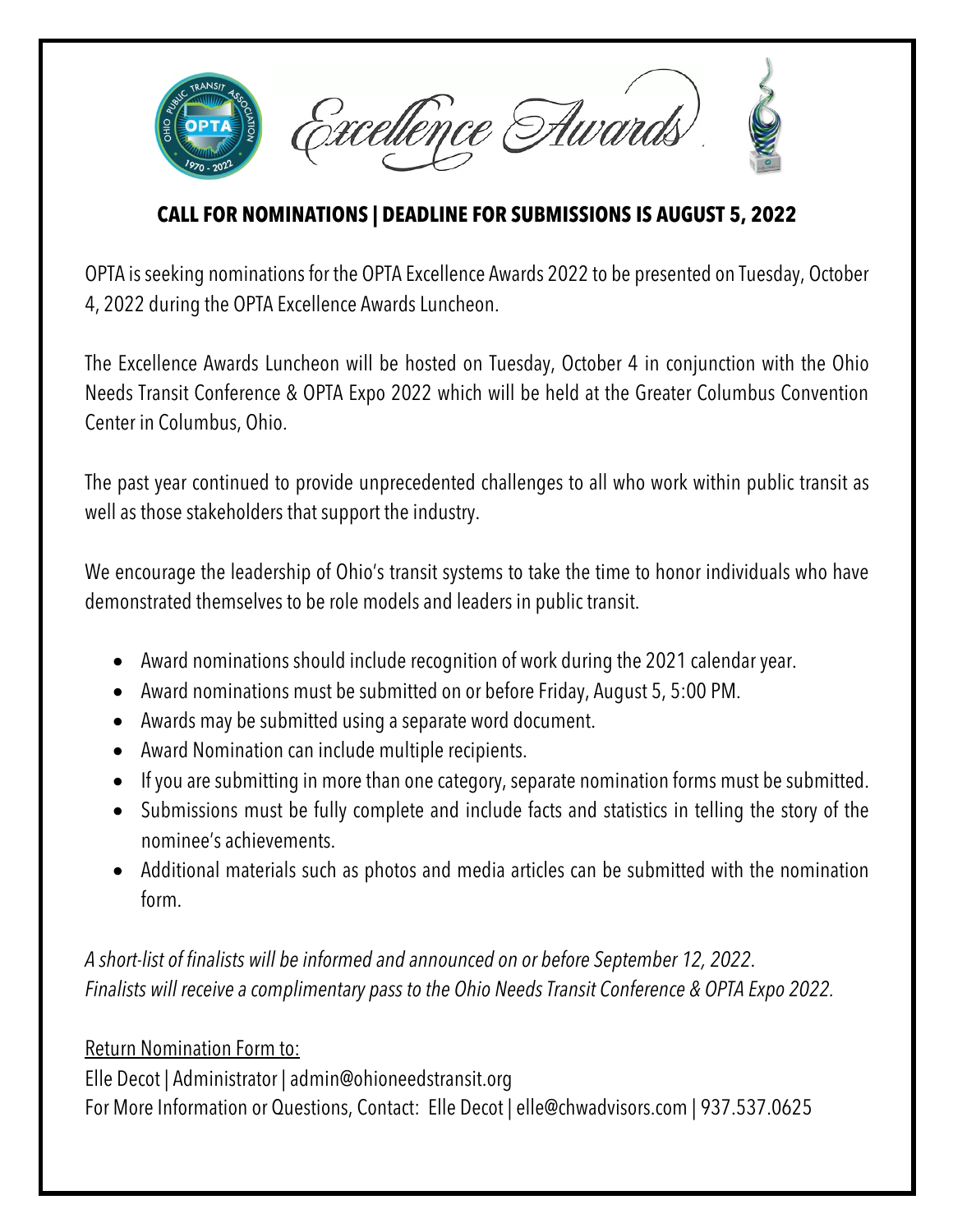| Leonard Ronis Award             | Awarded to one recipient for noteworthy accomplishments in the field of<br>public transit.                                                                                                                                                                                                                        |
|---------------------------------|-------------------------------------------------------------------------------------------------------------------------------------------------------------------------------------------------------------------------------------------------------------------------------------------------------------------|
| <b>Mobility Manager</b>         | Awarded to a Mobility Manager whose advocacy, innovative collaborative<br>efforts and dedicated public service best represents the spirit and<br>professionalism of mobility management.                                                                                                                          |
| Legislator of the Year          | Awarded to one elected official who has advanced the improvement of<br>public transit statewide.                                                                                                                                                                                                                  |
| <b>Under Forty Rising Stars</b> | Awarded to transit professionals and stakeholders under the age of 40 to<br>celebrate the future of transit in Ohio. Nominations will be judged based<br>upon achievement in transit and leadership within their specific<br>communities.                                                                         |
| <b>Milestone Award</b>          | Award recognizes individuals or transit agencies reaching significant<br>milestones in the transit industry. Milestones can be very diverse and could<br>include an individual who has given a significant number of years of<br>service or has implemented a system-wide program that has had a major<br>impact. |
| <b>Collaborative Excellence</b> | The OPTA Collaborative Excellence award recognizes a program, business,<br>academic institution or individual which has demonstrated an exemplary<br>partnership or an innovative collaboration within the public transit industry<br>for a sustained period of three months or more.                             |
| Community Impact                | Awarded to any transit employee who has had a significant impact within<br>a community. Examples include, but not limited to, a heroic act while in<br>the line of duty or organizing an employee food drive for less fortunate<br>individuals.                                                                   |
| Lifetime Achievement            | Awarded to one recipient for noteworthy accomplishments in the field of<br>public transit                                                                                                                                                                                                                         |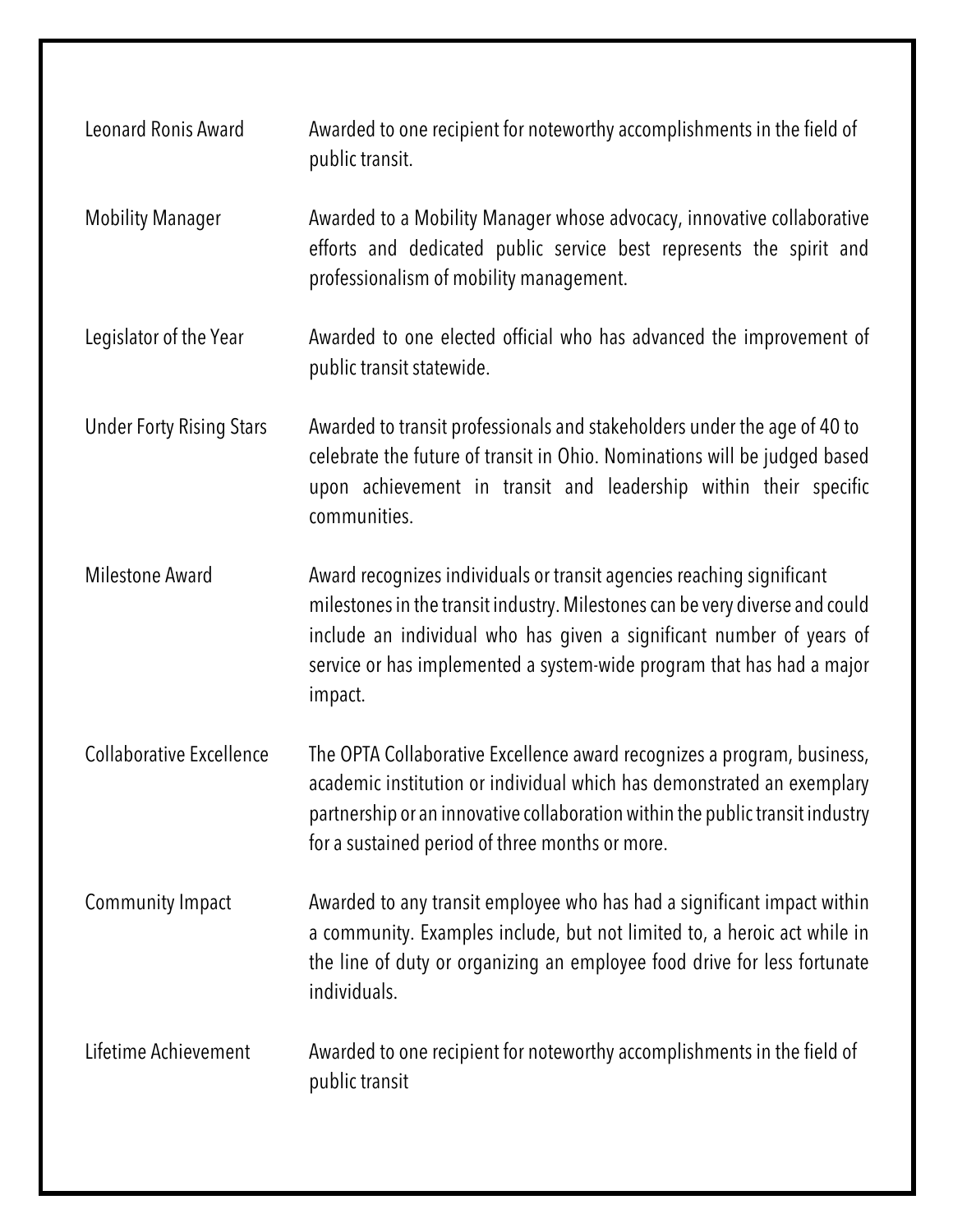

Return Nomination Form to by August 5, 2022 at 5PM: Elle Decot, Administrator, OPTA | admin@ohioneedstransit.org

## **AWARD:**

| <b>Nominator Contact Information:</b> |  |
|---------------------------------------|--|
| Name                                  |  |
| Title                                 |  |
| Organization                          |  |
| Email                                 |  |
| Phone                                 |  |
| Nominee Contact Information:          |  |
| Name                                  |  |
| Title                                 |  |
| Organization                          |  |

Email

Phone

*Why is your nominee deserving of the above award? Please include any additional outside materials that may be relevant.*